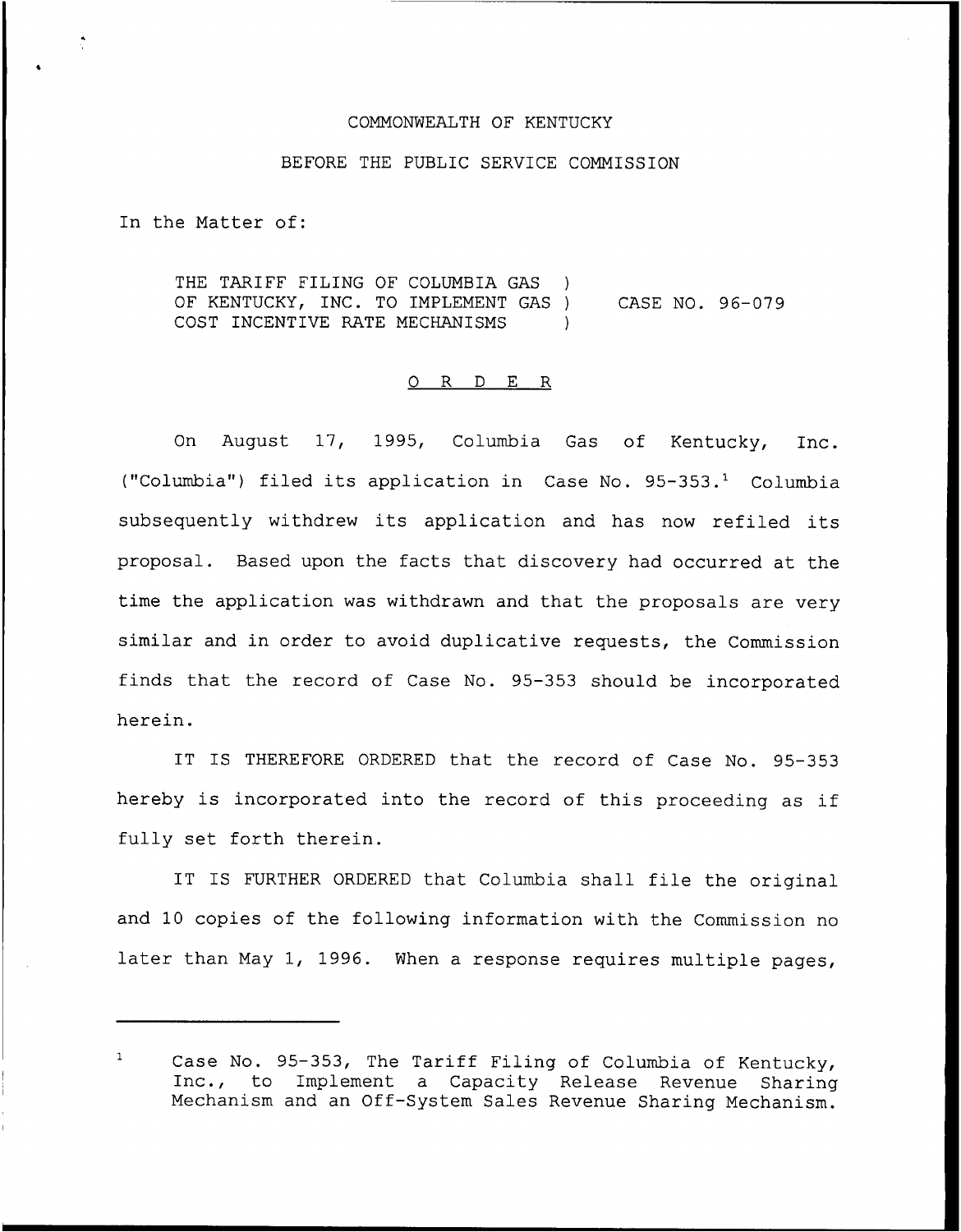each page should be indexed appropriately, for example, Item 1(a), Page <sup>2</sup> of 4. With each response, include the name of the witness who will be responsible for responding to questions related thereto. Careful attention should be given to copied material to ensure that it is legible.

1. Refer to the paragraph beginning at line 3, page 10, of E.I. Shoemaker's testimony supporting Phase I of Columbia's filing. What kind of safeguards exist for assuring that off-system sales of flowing or storage gas are not replaced by more expensive supplies?

2. Of flowing gas sales, sales from storage, and sales of incremental purchases, which off-system sales categories involve the sale of capacity whose cost is recovered from ratepayers?

3. To the extent that any or all of the above off-system sales categories involve the sale of capacity for which ratepayers have paid, why should Columbia's portion of any incentive revenues be different from what may be allowed for capacity release revenues'

4. Why is Columbia Gas of Maryland allowed to retain 50 percent of incremental off-system sales revenues but only 20 percent of the profit from flowing gas sales and exchange arrangements?

5. Provide copies of the initial application, any proposed settlement agreements, and final Orders entered relating to the

 $-2-$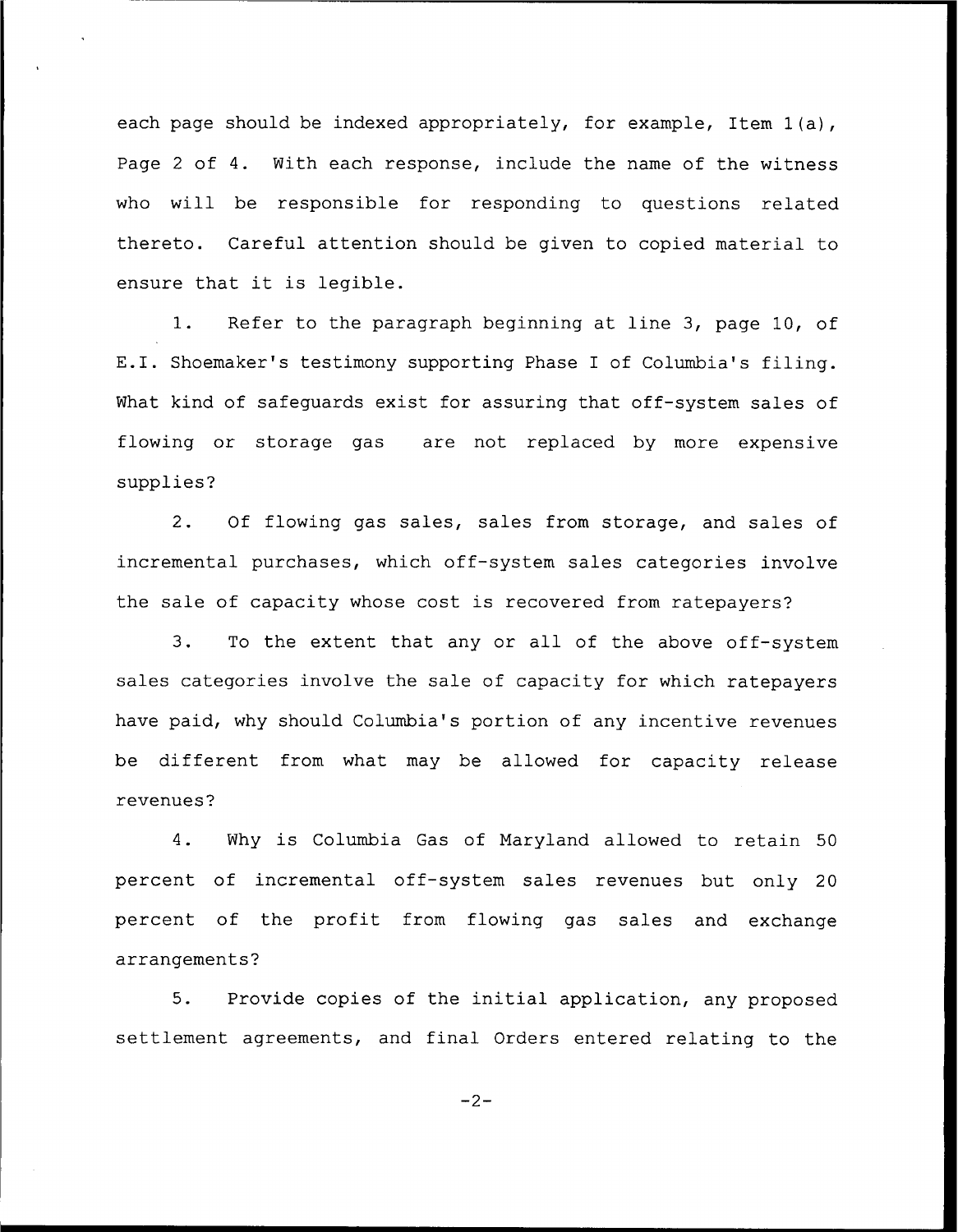off-system sales and capacity release incentive programs of Columbia Gas of Maryland.

6. Provide copies of the final Order or Orders entered approving the capacity release incentive program for Columbia of Pennsylvania.

7. Provide monthly volumes and associated revenues for capacity Columbia has released since September 1995.

8. Does Columbia believe incentive programs are only appropriate for incremental activities'?

9. Outline a tentative timetable for defining and filing with the Commission further gas cost incentive programs.

10. What impact will implementation of the proposed capacity release program have on the amount of tariffed interruptible sales and transportation activity on Columbia's system?

11. For the period January 1994 through March 1996, provide by month the amount (Mcfs) of interruptible sales and interruptible transportation which occurred on the Columbia system.

12. Explain why Columbia has not included in its proposed capacity release program the ability for Columbia's existing firm transportation customers to have first access to any capacity Columbia would release.

13. Since approval of the pipelines' restructuring plans, describe how Columbia has reduced long-term capacity on the pipelines, whether by permanently releasing capacity or not

 $-3-$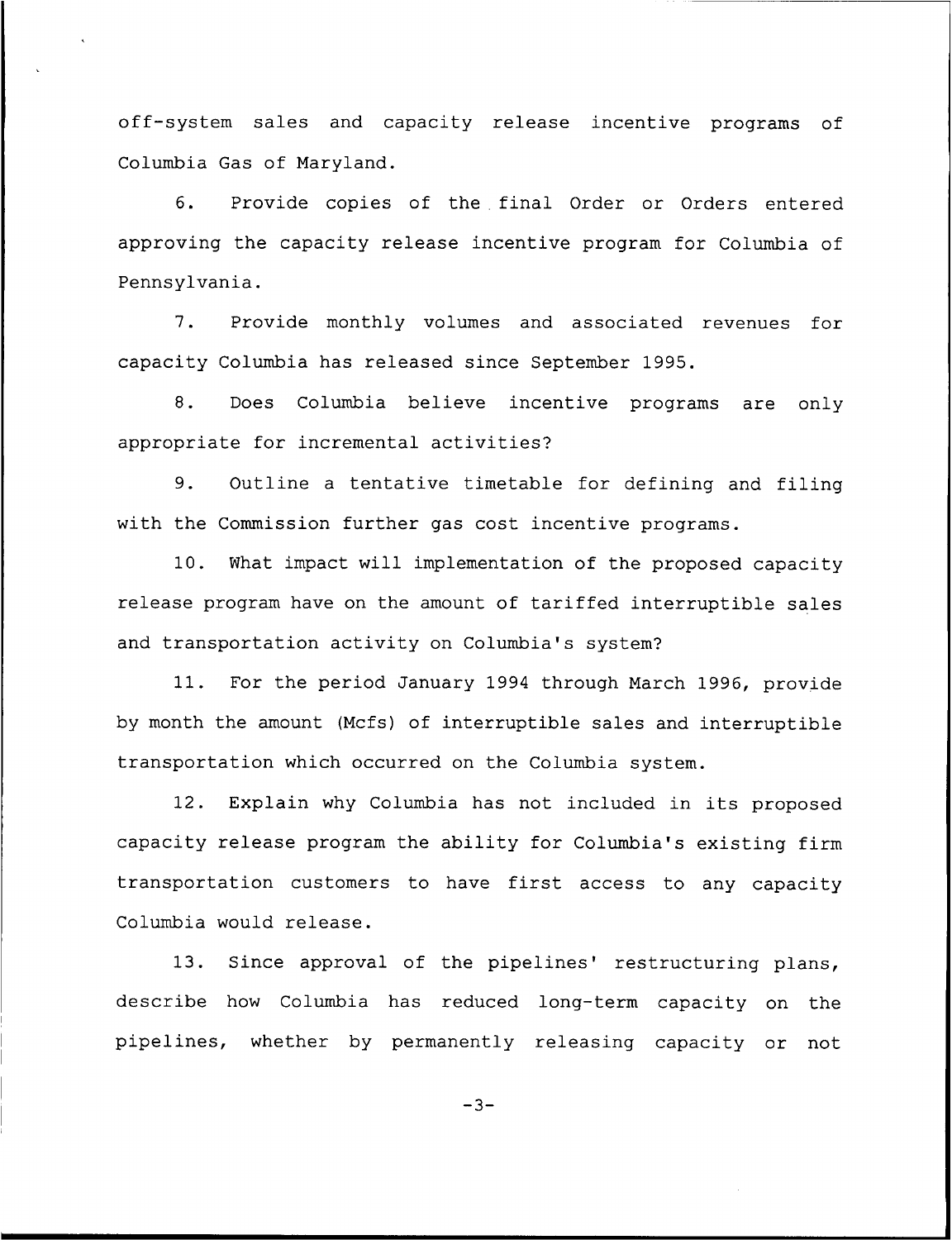renewing agreements. Compare the amount of capacity assigned to Columbia from each pipeline's restructuring plan with the amount of capacity Columbia had on each pipeline as of October 1, 1996.

14. Provide an analysis of the impact on the SAS tariff if the capacity release proposal is implemented.

15. Explain why the transportation rates (capacity costs) paid by customers during the months in which SAS has been available are not representative of the cost for capacity expected under the proposed capacity release program?

16. Refer to page 14 of Mr. Shoemaker's testimony on Phase 1 of the proposals. At lines 9-10, he references limitations of the capacity release market. Do these limitations exist only on the pipelines which Columbia utilizes, or are these limitations present on all interstate pipelines?

17. Refer to page <sup>8</sup> of Mr. Shoemaker's testimony on Phase <sup>2</sup> of the proposals. At lines 9-10, he states "[t]here is more SST capacity available to Columbia than Columbia can utilize on most days of the year." Why, other than the need to assure adequate capacity for peak winter days, is this the case?

18. Refer to page 12 of Mr. Shoemaker's testimony on Phase <sup>2</sup> of the proposals. At lines 4-5, he mentions that the percentages related to the benchmark "[w]ere heavily influenced by precedents in the state." Explain.

 $-4-$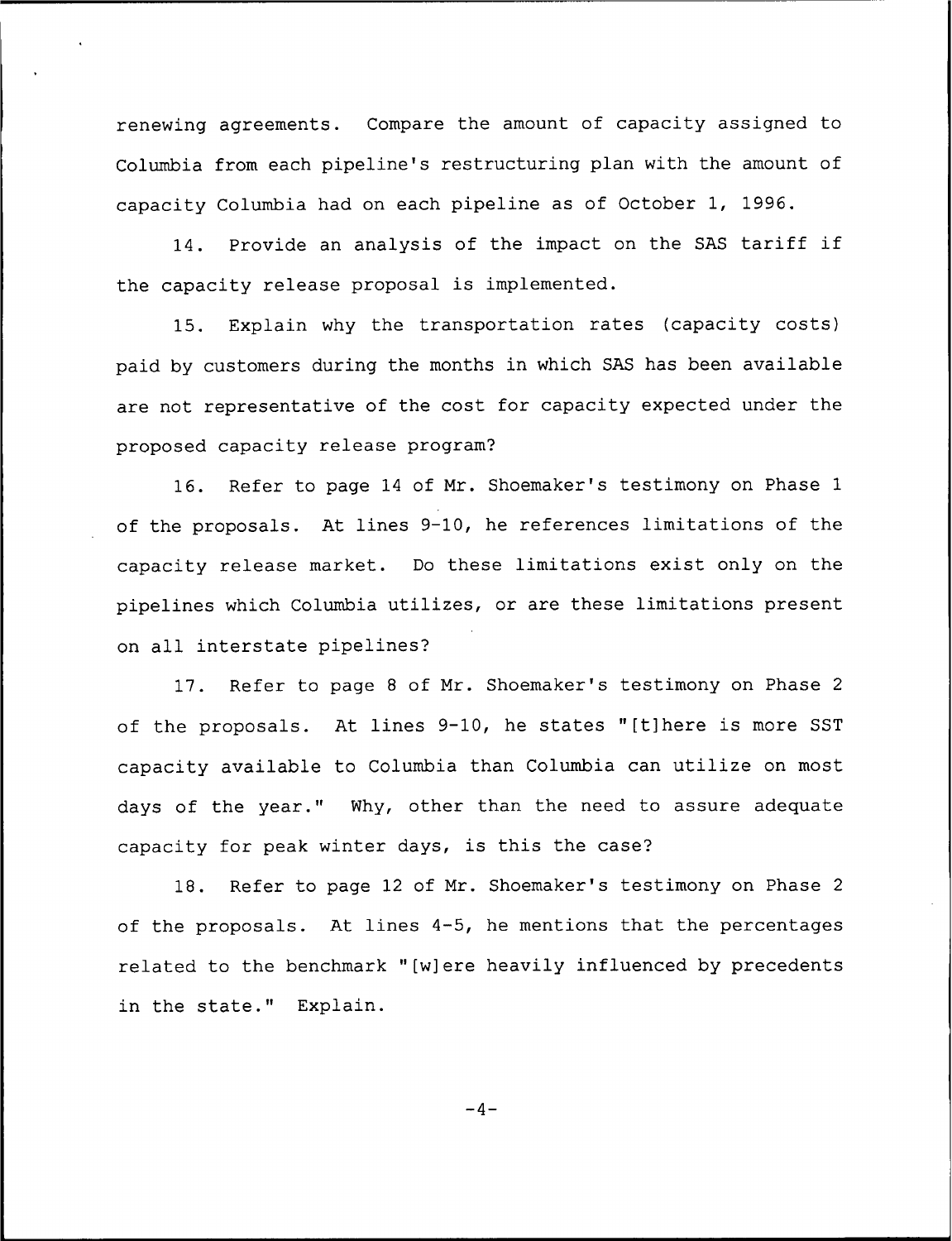19. Do Columbia and its shareholders bear any risk in these proposals? Fully explain your answer.

20. Refer to E.I. Shoemaker's Phase <sup>1</sup> Testimony, page 2, lines 16 through 20.

a. Specifically identify and discuss the increase in competition from marketers, brokers, other LDCs, and other energy suppliers Columbia has experienced since the implementation of Order No. 636.

b. Describe how Columbia has modified its business practices and procedures in response to the pressure from competitors.

21. Mr. Shoemaker states at line <sup>20</sup> of page <sup>2</sup> of his Phase <sup>1</sup> Testimony that "LDC's must be able to operate more like its competitors, in order to compete for and retain customers." Specifically discuss how the Phase <sup>1</sup> and Phase <sup>2</sup> incentive programs allow the utility to compete for and retain customers.

22. Refer to Mr. Shoemaker's Phase <sup>1</sup> Testimony, page 5, line 10. Would Columbia be selling to the same customers the marketers are selling to? Why?

23. Refer to Mr. Shoemaker's Phase <sup>1</sup> Testimony, page 6, line 17. If these activities are competitive why do you need <sup>a</sup> "surrogate for the free market"?

24. Refer to Mr. Shoemaker's Phase <sup>1</sup> Testimony, page 13, line 15. Why shouldn't this be <sup>a</sup> cost in arriving at the net profit?

 $-5-$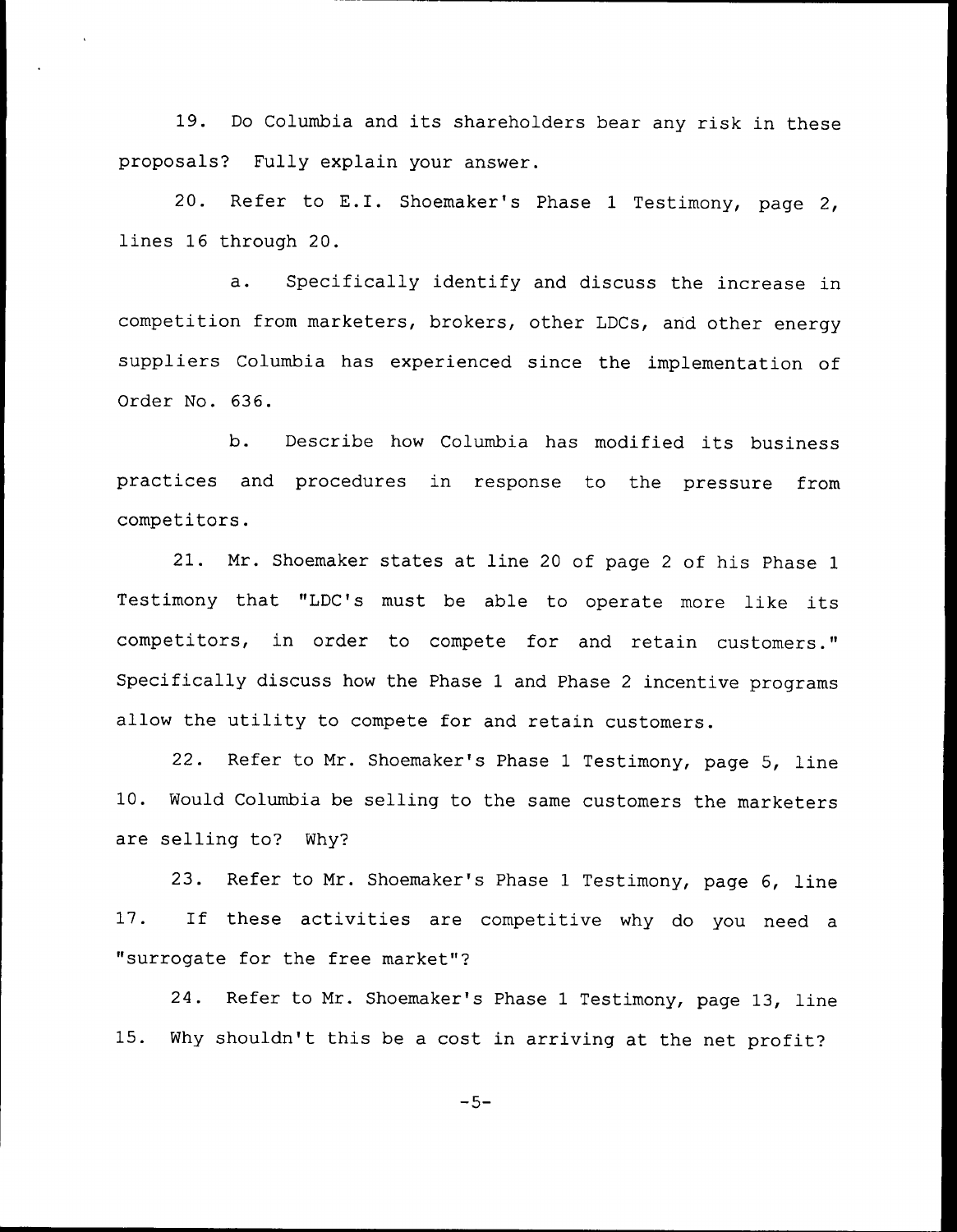25. Refer to Mr. Shoemaker's Phase <sup>1</sup> Testimony, page 17, line 18. What other factors would be considered other than just the profit margin'?

26. Would a Columbia distribution company make off system sales or release capacity to an affiliate under any circumstances? Fully explain your answer.

27. Refer to Mr. Shoemaker's Phase <sup>1</sup> Testimony, lines <sup>6</sup> and 7 of page 6. Explain what gas cost repricing risks Columbia fears it would face in making off-system sales.

28. Columbia states on page <sup>6</sup> beginning with line 15, of Mr. Shoemaker's Phase <sup>1</sup> Testimony, that it believes that by dedicating resources to explore less conservative or new options it may be able to lower its gas costs. Describe the resources referred to here and explain how Columbia proposes to recover the costs of the resources used to make off-system sales. Additionally, explain how Columbia will determine the impact on gas costs.

29. How will Columbia measure the savings attributable to the proposed programs'?

30. On page 13 beginning at line 13 of his Phase <sup>1</sup> Testimony, Mr. Shoemaker refers to situations where Columbia may borrow gas.

a. Describe such <sup>a</sup> situation.

b. Does Columbia propose to include fees it is charged from any borrowing of exchange gas in its computation of the 50/50 sharing proposal? Why?

 $-6-$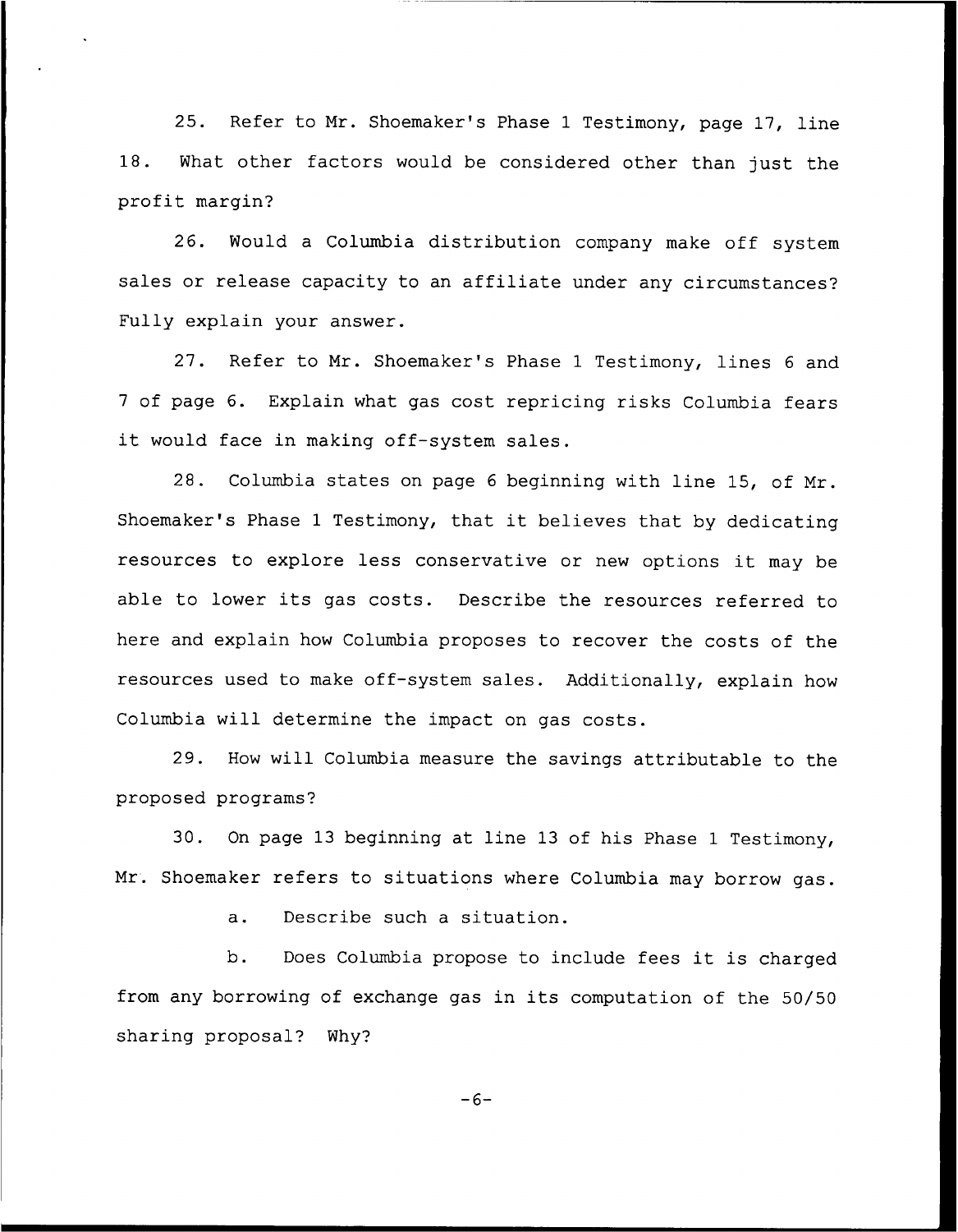31. Nr. Shoemaker states, beginning at line 16 of page 17 of his Phase <sup>1</sup> Testimony, that it may direct off-system sales to the jurisdiction with the best incentive program.

a. What type of internal controls and reporting does Columbia propose to maintain so that each jurisdiction can review the sales for assurance that its ratepayers are not being harmed or slighted?

b. Would there be a benefit to having the same incentive program in all jurisdictions?

c. If an incentive program is well planned and designed to benefit ratepayers and stockholders to the optimum extent, why would sales be directed to particular jurisdictions?

32. Provide the annual capacity costs Columbia has incurred for each of the last <sup>5</sup> years.

33. Describe how Columbia determines the amount of capacity it must obtain to meet its peak needs.

34. Provide complete details of how revenues and expenses associated with both off-system sales and capacity release will be identified and reported for internal and external monitoring purposes. Include all internal instruction manuals which explain how costs are specifically identified and charged or allocated to these activities. Include also the allocation methodologies used to determine the various jurisdictional separation of costs shared jointly by multiple jurisdictions.

 $-7-$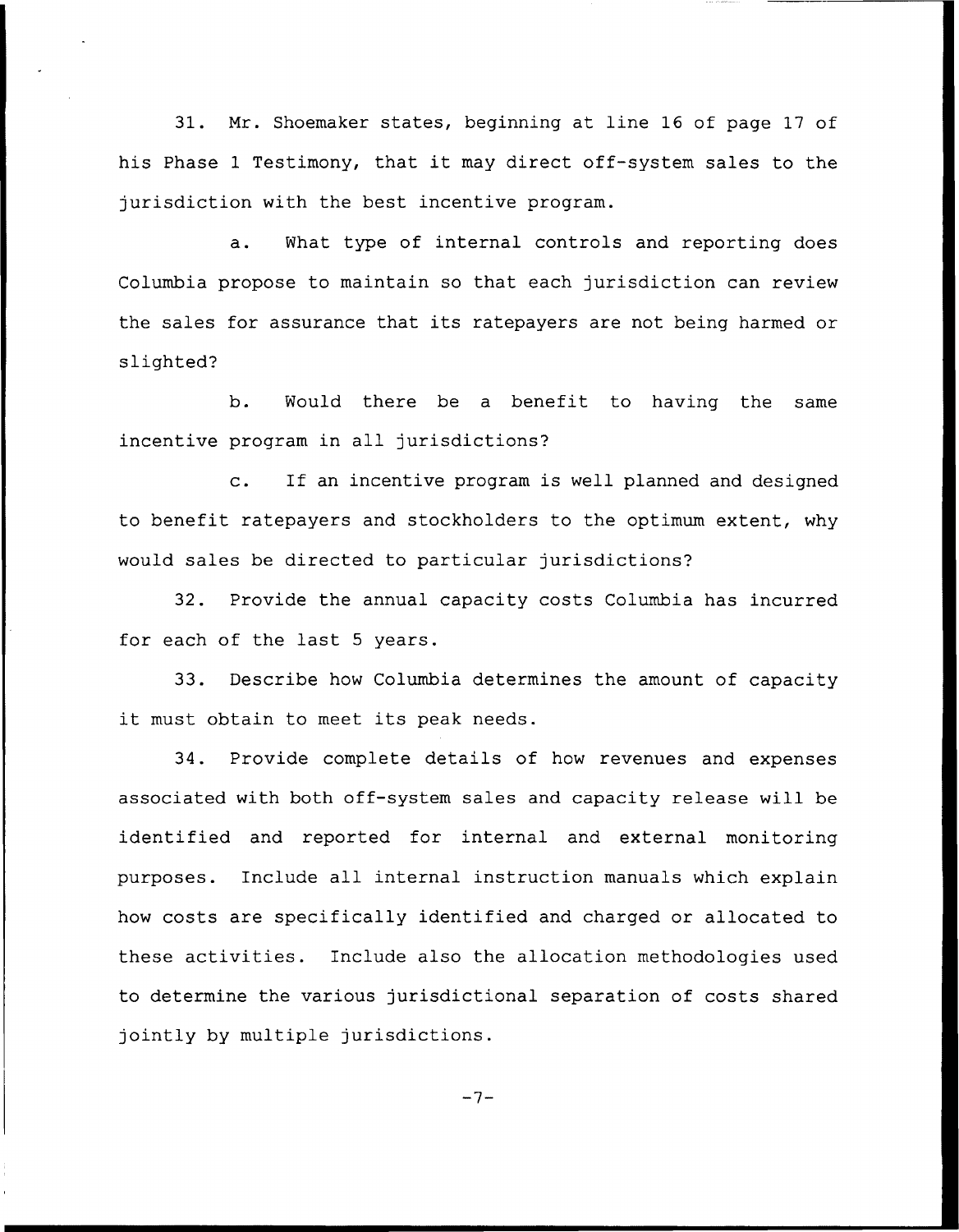35. Provide a copy of Columbia's "Strategic Gas Supply Plan" for the 1996-1997 heating season and its most recent "Long-Term Forecast Report".

36. Is the off-system sale resulting from an over-supplied position considered an "operational" as opposed to "opportunity" sale'? Does Columbia propose that the operational sales be omitted in the off-system sales mechanism? Why?

37. Based on the information filed in Case No. 95-353, it appears that there is a significant difference in the level of capacity release activity between Ohio, Pennsylvania, and Kentucky operations. Identify all factors that contribute to the level of activity in each jurisdiction and how activity can be distinguished between the jurisdictions.

38. Are expenses related to off-system sales and capacity release programs netted against revenues in the incentive mechanisms? Explain why they should or should not be included in the determination of the net profits to be shared.

39. Provide an Off System Sales Worksheet similar to that provided on page 13 of the Direct Testimony of Scott D. Phelps on behalf of Columbia Gas of Pennsylvania, as filed in response to Item <sup>4</sup> of the Commission's October 25, 1995 Order in Case No. 95- 353, for Kentucky operations.

40. If the Commission required that <sup>a</sup> benchmark or <sup>a</sup> benchmark with <sup>a</sup> deadband be included in these programs if

 $-8-$